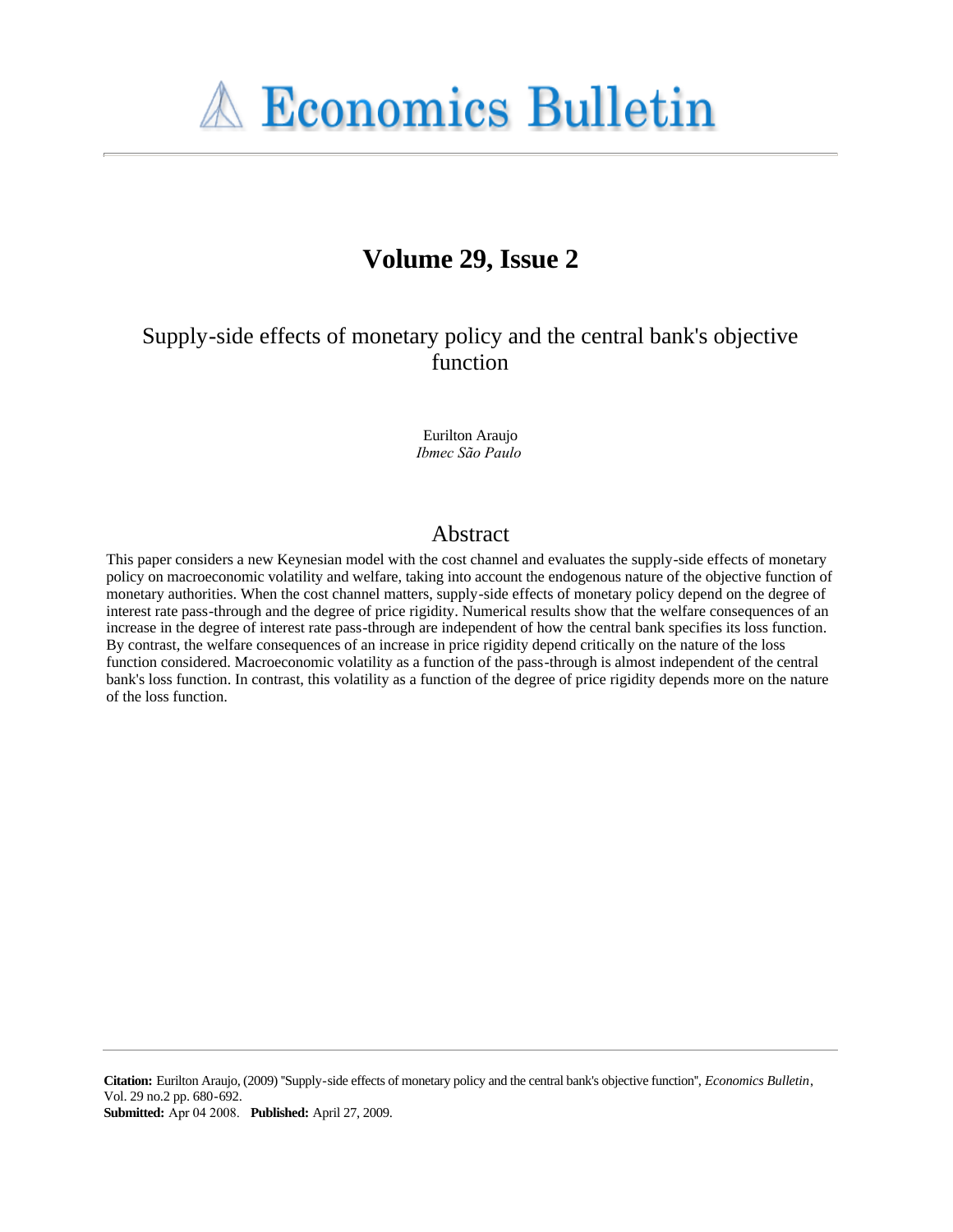## 1. Introduction

Monetary policy analysis emphasizes the effects of interest rate changes on aggregate demand. Nevertheless, firms' costs of external finance are also sensitive to monetary policy outcomes. The model presented in Ravenna & Walsh (2006) changes the basic new Keynesian framework by introducing supply-side effects of monetary policy through the lending costs of firms. In this model, a trade-off between stabilizing inflation and the output gap emerges endogenously.

In Ravenna & Walsh  $(2006)$ , firms borrow at the policy rate controlled by the central bank. Therefore, the interest rate pass-through is always equal to one. Following Chowdhury et al.  $(2006)$ , I consider the effects of financial market imperfections on firms' lending costs, which imply varying degrees of pass-through from the policy risk-free interest rate to the bank lending rate. Thus, the effects of changes in the policy rate can be amplified or dampened.

When the cost channel matters, supply-side effects of monetary policy depend on the degree of interest rate pass-through and the degree of price rigidity.

In this paper, I derive the optimal monetary policy under discretion and evaluate quantitatively the macroeconomic effects of different degrees of interest rate pass-through and price rigidity. I consider both exogenous and endogenous loss functions. Following Walsh (2005), I take into account that the relative weights attached to competing objectives in the policy makerís loss function depend on structural parameters, and therefore are not exogenous.

Numerical simulations show that the welfare consequences of an increase in the degree of interest rate pass-through are independent of how the central bank specifies its loss function. By contrast, the welfare consequences of an increase in price rigidity depend critically on the nature of the loss function considered. Macroeconomic volatility as a function of the pass-through is almost independent of the central bank's loss function. On the other hand, the volatilities of macroeconomic variables as a function of the degree of price rigidity seem to be more sensitive to the way the loss function is specified.

The rest of the paper is organized as follows. In section 2, I describe briefly the model. In section 3, I derive the optimal monetary policy under discretion. Results are presented in section 4. I offer my conclusions in section 5.

## 2. The Model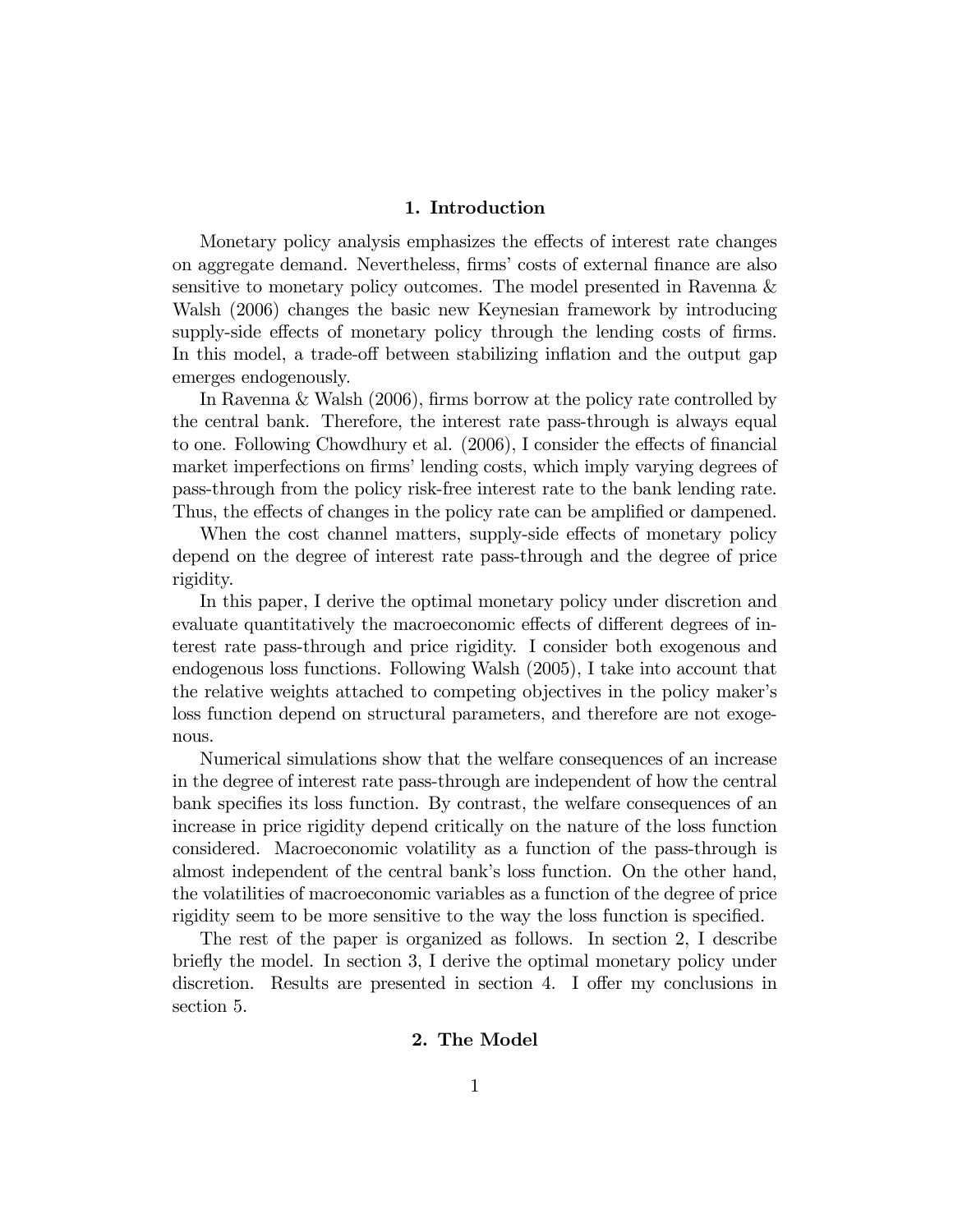## 2.1 Households

Households with a time-separable utility and a discount factor  $\beta$ , where  $0 < \beta < 1$ , maximize their expected lifetime utility given a sequence of budget constraints. The period utility is given by:

$$
U(C_t, N_t) = \frac{C_t^{1-\sigma}}{1-\sigma} - \chi \frac{N_t^{1+\eta}}{1+\eta}
$$

where  $C_t$  and  $N_t$  are consumption and employment, respectively.

The parameter  $\sigma$  denotes the inverse of the intertemporal elasticity of substitution and  $\eta$  is the inverse of the elasticity of substitution between work and leisure.

At each date, the budget constraint is:

$$
M_{t+1} - M_t = W_t N_t - D_t + I_t D_t + \Pi_t - P_t C_t - P_t T_t
$$

where  $D_t$  is the household's deposit at financial intermediaries,  $M_t$  is nominal money balances,  $W_t$  is the nominal wage,  $I_t$  is the gross nominal interest rate,  $\Pi_t$  is nominal profits received from firms, and  $T_t$  is a real lumpsum tax. The government satisfies its intertemporal budget constraint, not explicitly considered, by adjusting  $T_t$ .

Aggregate demand is derived from the representative household's Euler equation. After imposing market clearing conditions, the log-linear form of the Euler equation is:

$$
x_t = E_t(x_{t+1}) - \frac{1}{\sigma} [i_t - E_t(\pi_{t+1})] + g_t
$$
\n(1)

The variables  $x_t$ ,  $i_t$  and  $\pi_t$  are the output gap, the nominal risk-free interest rate and inflation, respectively. Inflation and the nominal interest rate are expressed in log-deviations from their steady states.

A shock  $g_t$  is added to the aggregate demand equation. This disturbance follows an autoregressive process:

$$
g_t = \rho_g g_{t-1} + \varepsilon_t^g \tag{2}
$$

where  $0 < \rho_g < 1$  is the autoregressive coefficient and  $\varepsilon_t^g$  $_t^g$  is white noise, with variance  $\sigma_g^2$ .

### 2.2. Financial Intermediaries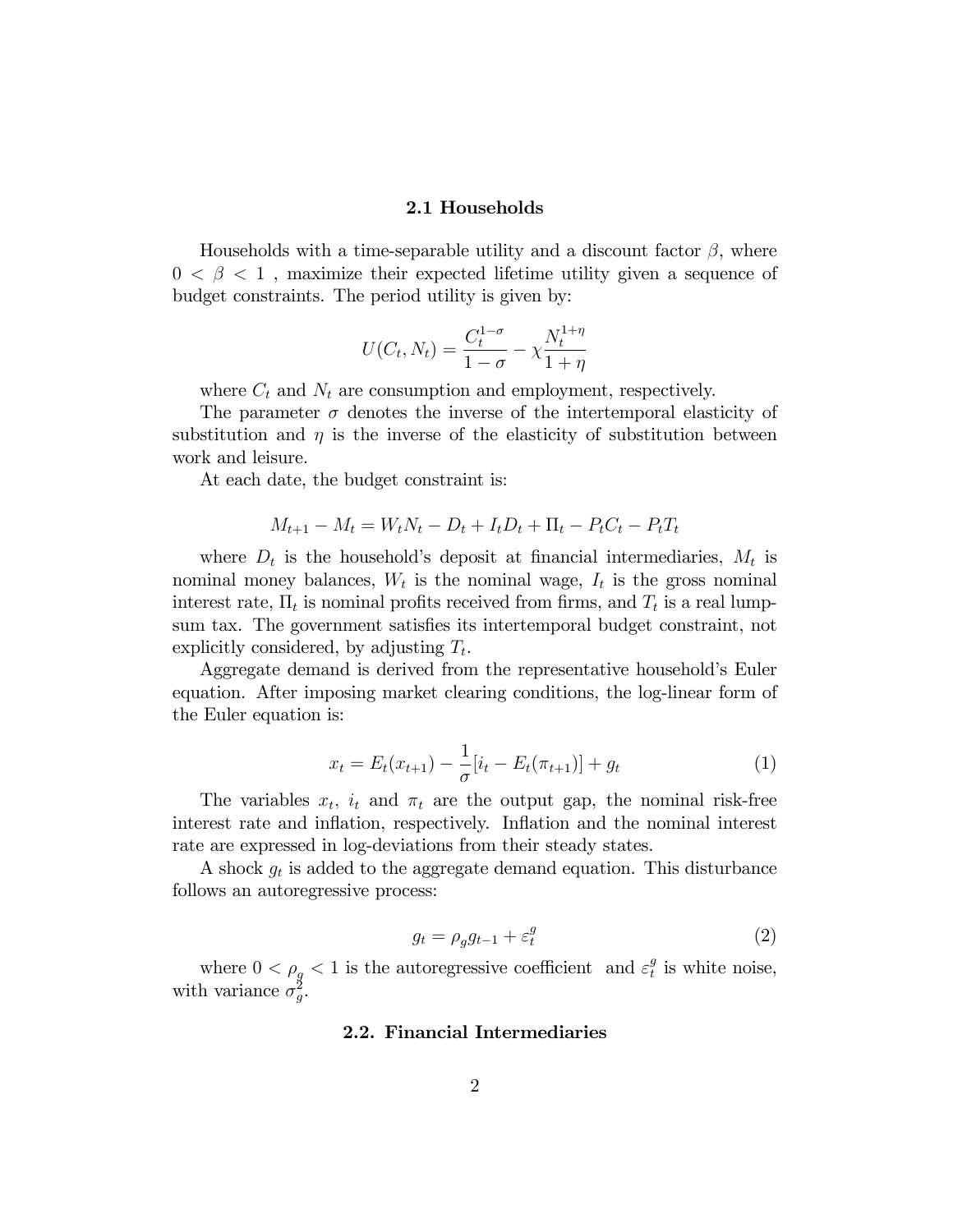The financial intermediaries receive deposits from households and supply loans to firms at the gross nominal interest rate  $I_t^l$ . At the end of each period, deposits and interests are repaid to households. Following Chowdhury et al.(2006), I consider Önancial market imperfections, which are captured by means of a function  $\Psi(I_t)$  that depends on the risk-free interest rate. The function  $\Psi(I_t)$  is defined in the interval  $(0,1)$  and can be interpreted as a measure of the likelihood of defaults on loans.

The profits are:  $I_t^l[1 - \Psi(I_t)]Z_t - I_tD_t - vZ_t$ , where  $Z_t$  is the supply of loans and  $v$ , a positive parameter, measures managing costs per unit of loans.

The financial intermediaries maximize profits subject to the balance sheet constraint  $Z_t = D_t$ . The first order condition in log-linear form implies:

$$
i_t^l = (1 + \psi)i_t
$$

where  $i_t^l$  is the bank lending rate and  $i_t$  is the policy risk-free interest rate.

The effects of changes in  $i_t$  on  $i_t^l$ , captured by  $\psi$ , can be amplified or dampened according to the relative importance of financial market imperfections and managing costs. Thus, the model generates varying degrees of pass-through from the policy risk-free interest rate to the bank lending rate.

## 2.3. Firms

Firms in a monopolistic competitive environment produce differentiated goods with a linear technology using only labor. The Calvo mechanism describes price decisions, where  $\omega$  is the fraction of firms not adjusting their price in a given period. This parameter measures the degree of price rigidity.

Following Ravenna & Walsh  $(2006)$  and Chowdhury et al. $(2006)$ , firms have do pay for their wage bills before the goods market opens. Therefore, they have to borrow from financial intermediaries at the gross nominal interest rate  $I_t^l$ . In log-linear form, real marginal costs are  $mc_t = i_t^l + s_t$ , where  $i_t^l$  and  $s_t$  are the bank lending rate and real unit labor costs in log-deviations from their steady states.

In the neighborhood of a zero-inflation steady state, the new Keynesian Phillips curve characterizes inflation dynamics according to the following expression:

$$
\pi_t = \beta E_t(\pi_{t+1}) + k(\sigma + \eta)x_t + k(1 + \psi)i_t + u_t
$$
\n
$$
\text{where } k = \frac{(1 - \beta\omega)(1 - \omega)}{\omega}.
$$
\n(3)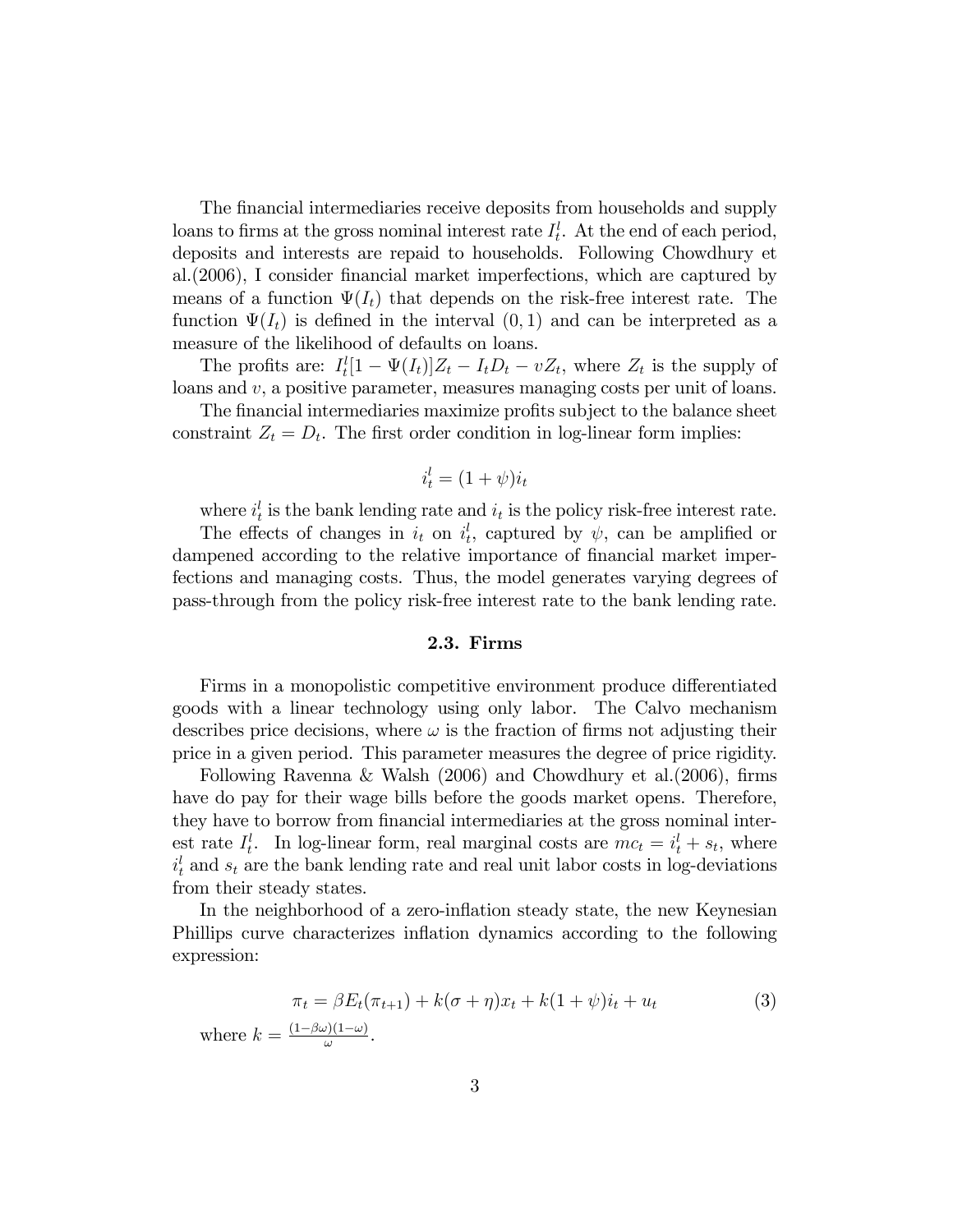A cost-push shock  $u_t$  is added to the new Keynesian Phillips curve. This shock follows an autoregressive structure:

$$
u_t = \rho_u u_{t-1} + \varepsilon_t^u \tag{4}
$$

 $0 < \rho_u < 1$  is the autoregressive coefficient and  $\varepsilon_t^u$  is white noise, with variance  $\sigma_u^2$ .

## 3. Optimal Monetary Policy under Discretion

The policy problem is to choose time paths for  $\pi_t$ ,  $x_t$  and  $i_t$  that minimize the central bankís loss function, which translates the behavior of macroeconomic aggregates into a welfare measure to evaluate different policy choices. Clarida et al. (1999) and Giannoni & Woodford (2003a, 2003b) discuss more extensively the design of optimal monetary policies in new Keynesian models.

The policymaker seeks to minimize the objective function

$$
L = \frac{1}{2} U_c Y E \left[ \sum_{t=0}^{\infty} \beta^t (\lambda_\pi \pi_t^2 + \lambda_x x_t^2) \right]
$$
 (5)

subject to the constraints imposed by the structural equations (1) to (4).

The positive weights placed on the stabilization of inflation and the output gap are  $\lambda_{\pi}$  and  $\lambda_{x}$ . The variables  $U_c$  and Y are steady state values for the marginal utility of consumption and output. The product  $U_c Y$  is a scale parameter which is normalized to one.

Woodford (2003) and Ravenna & Walsh (2006) show that expression (5) can be interpreted as a second-order approximation to the lifetime utility function of a representative household. In this case, the endogenous weights  $\lambda_{\pi}$  and  $\lambda_{x}$  are given by the following expressions:

$$
\lambda_{\pi} = \frac{\theta}{k} \tag{6}
$$

$$
\lambda_x = (\sigma + \eta) \tag{7}
$$

The parameter  $\theta$  is the demand elasticity faced by individual firms.

I assume that monetary policy is set under discretion. In practice, monetary authorities do not make any kind of binding commitments concerning the course of future policy actions. In this context, the central bank cannot manipulate private expectations, which are taken as given. The optimal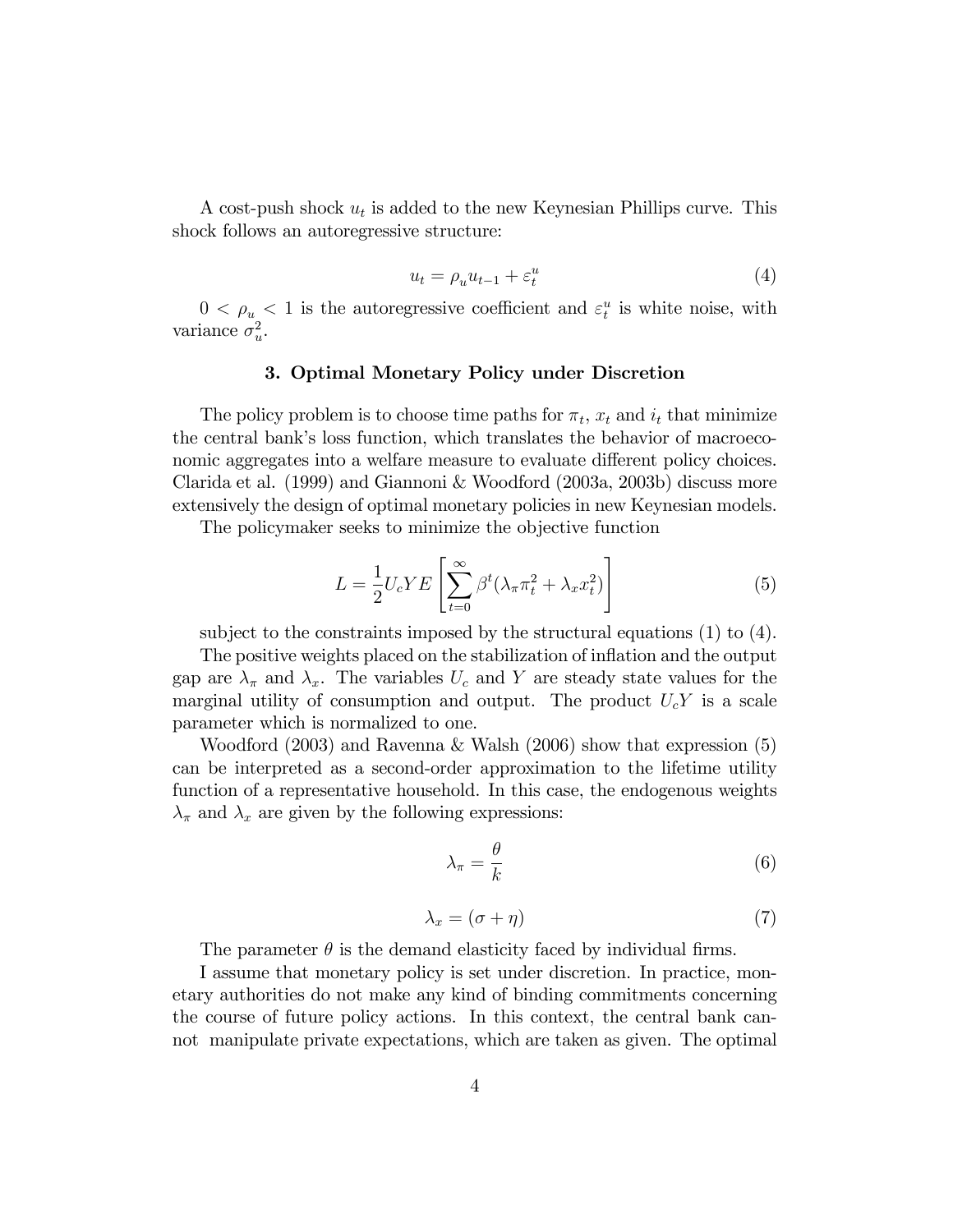policy is obtained by solving the following sequence of static optimization problems:

$$
\underset{\pi_{t},x_{t},i_{t}}{\min} \frac{1}{2} [\lambda_{\pi} \pi_{t}^{2} + \lambda_{x} x_{t}^{2}] + F_{t}
$$

subject to

$$
x_t = -\frac{1}{\sigma}i_t + f_t \tag{8}
$$

and

$$
\pi_t = k(\sigma + \eta)x_t + k(1 + \psi)i_t + h_t \tag{9}
$$

where  $f_t = E_t(x_{t+1}) + \frac{1}{\sigma} E_t(\pi_{t+1}) + g_t$  and  $h_t = \beta E_t(\pi_{t+1}) + u_t$ The solution of the optimization problem implies:

$$
x_t = -\frac{k(\eta - \sigma\psi)}{\lambda}\pi_t
$$
 (10)

where  $\lambda = \frac{\lambda_x}{\lambda_x}$  $\frac{\lambda_x}{\lambda_x}$ . If the central bank's objective function is endogenous, then  $\lambda = \frac{k(\sigma + \eta)}{\theta}$  $\frac{+\eta)}{\theta}$ .

The following first order stochastic difference equation, obtained from equations  $(1), (3),$  and  $(10),$  describes inflation dynamics.

$$
\pi_t = \frac{\gamma_2}{1 - \gamma_1} E_t(\pi_{t+1}) + \frac{k\sigma(1 + \psi)}{1 - \gamma_1} g_t + u_t
$$

where  $\gamma_1 = -\frac{k^2(\eta - \sigma \psi)^2}{\lambda}$  $\frac{(-\sigma\psi)^2}{\lambda}$  and  $\gamma_2 = \beta + (1+\psi)k(1-\frac{k\sigma(\eta-\sigma\psi)}{\lambda}).$ 

To find an analytical solution, according to the method of undetermined coefficients, I posit the following decision rule for inflation:

$$
\pi_t = a_1 \ g_t + a_2 u_t \tag{11}
$$

I solve for the unknown coefficients  $a_1$  and  $a_2$  as a function of the structural parameters. The results are:

$$
a_1 = \frac{k\sigma(1+\psi)}{1-\gamma_1-\rho_g\gamma_2}
$$

$$
a_2 = \frac{1}{1-\gamma_1-\rho_u\gamma_2}
$$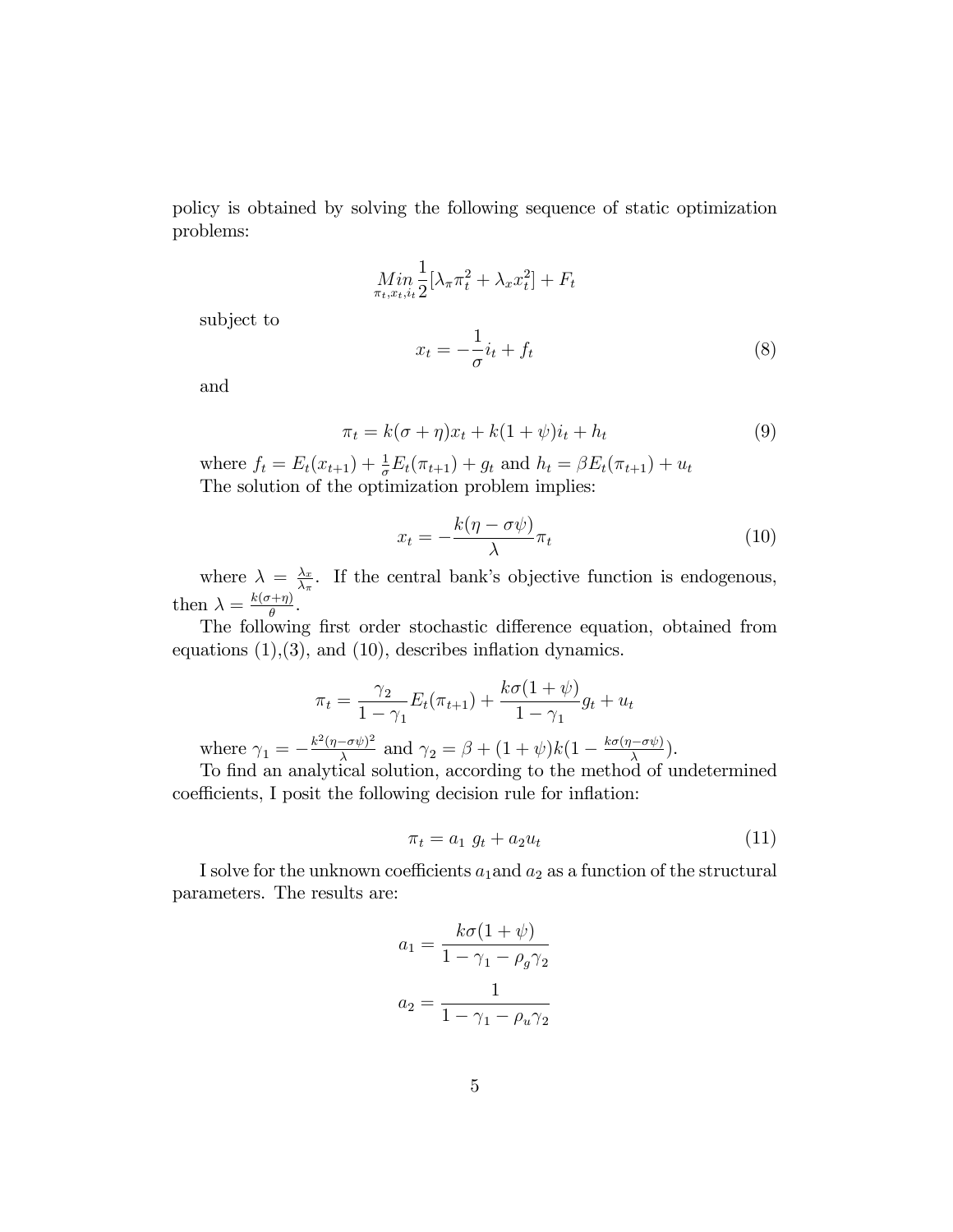I find the paths for  $x_t$  and  $i_t$  from equations (10) and (1).

## 4. Results

The parameters are calibrated following Ravenna & Walsh (2006). I set  $\beta = 0.99, \sigma = 1.5, \omega = 0.75, \eta = 1, \theta = 1.2, \text{ and } \psi = 0.3.$  The exogenous loss function is defined by  $\lambda_{\pi} = 1$  and  $\lambda_{x} = 0.25$ . When the central bank's objective is to maximize the utility function of the representative household,  $\lambda_{\pi}$  and  $\lambda_{x}$  are set according to (6) and (7). The shocks are calibrated according to Giannoni & Woodford  $(2002b)$ . The autoregressive coefficients are  $\rho_u = \rho_g = 0.35$ . Finally, the variances are  $\sigma_g^2 = 0.35$  and  $\sigma_u^2 = 0.17$ .

The parameter  $\psi$  is allowed to vary in the interval  $[-1, 1]$ . The lower bound corresponds to the situation in which the cost channel is absent. The degree of price rigidity  $\omega$  is allowed to vary in the interval [0.55, 0.85].

Figures 1 and 2 show the effects of different degrees of interest rate passthrough with exogenous and endogenous loss functions. There is a clear pattern in the behavior of volatilities as a function of the degree of interest rate pass-through. The volatility of inflation and the central bank's loss increase with the degree of pass-through. The volatilities of the output gap and the interest rate as a function of  $\psi$  do not follow any monotonic pattern, but their behavior seem to be independent of the way the positive weights placed on the stabilization of inflation and the output gap are specified. Though the volatilities of macroeconomic variables have different magnitudes according to the loss function in which the optimal policy is based on, these differences are small. In addition, the welfare effects of an increasing degree of pass-through do not depend on the specification of the central bank's loss function. The welfare performance, based on both loss functions, deteriorates as a function of  $\psi$ .

Figures 3 and 4 show the effects of different degrees of price rigidity with exogenous and endogenous loss functions. The output gap is less volatile if the optimal policy is based on the endogenous loss function. The behavior of the volatility of inflation as a function of  $\omega$  is very different when the policy is based on different specifications for the loss function. If the central bank designs its policy based on the endogenous loss function, ináation decreases as  $\omega$  increases. On the other hand, we do not observe this monotonic behavior in the equilibrium associated with the exogenous loss function. The output gap and the interest rate as a function of  $\omega$  behave in the same way under both loss functions. The welfare performance, based on both loss functions,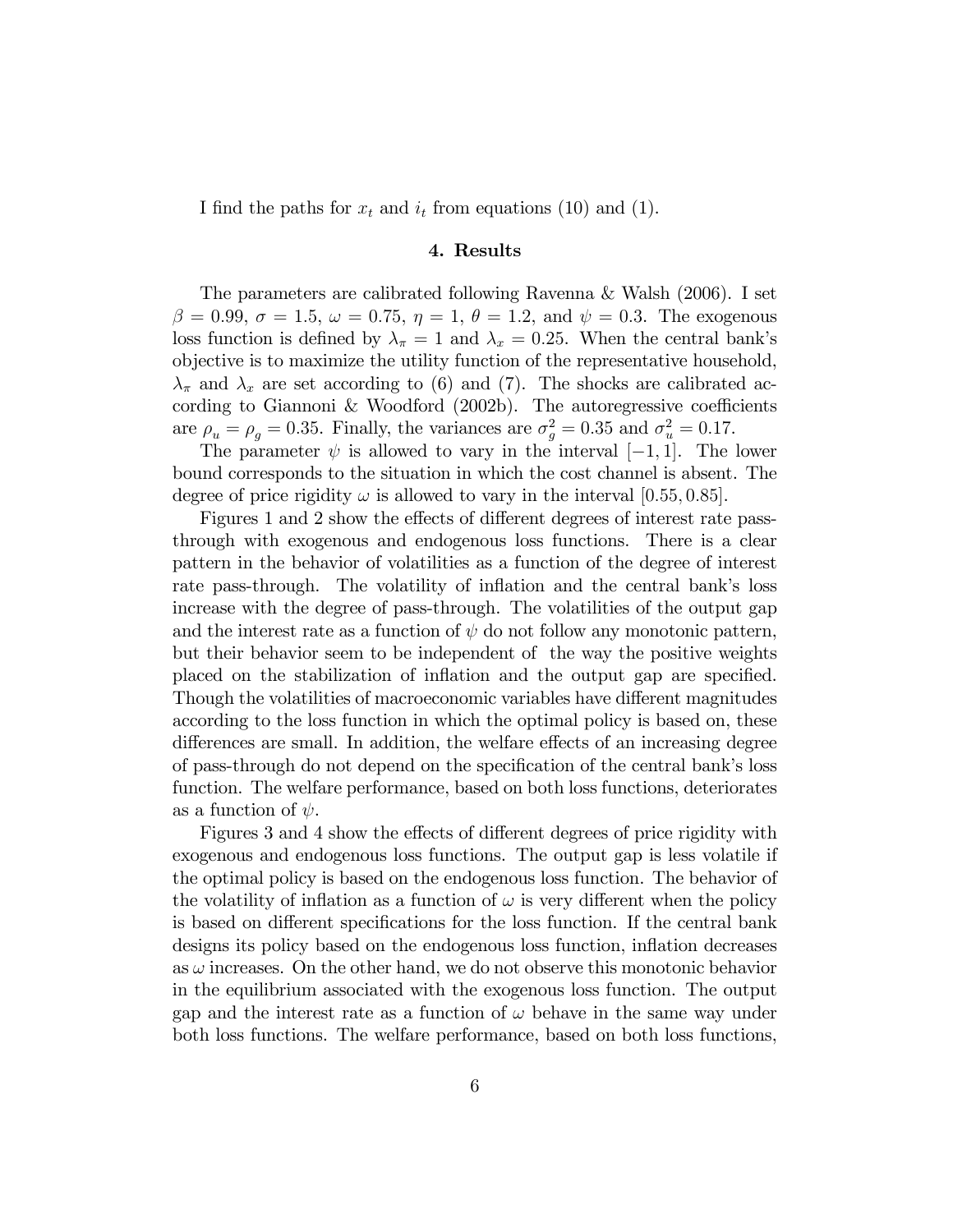are very different. If the central bank's loss function is exogenous, the welfare measure increases with the degree of price rigidity. In contrast, the welfare performance, measured by the endogenous loss function, deteriorates as  $\omega$ increases. In sum, when the cost channel matters, the welfare consequences of an increase in price rigidity depend critically on the nature of the loss function.

The discrepancy between the welfare performances as a function of  $\omega$  can be explained by the fact that this parameter affects the evaluation of the loss function in two ways. First, the degree of price rigidity has an impact on the volatilities of inflation and the output gap because  $\lambda = \frac{k(\sigma + \eta)}{\rho}$  $\frac{\pi + \eta}{\theta}$ . Second, the weight  $\lambda_{\pi}$  is an increasing function of  $\omega$ . In fact, the relative weight  $\lambda$ , which is constant if the loss function is exogenous, decreases as a function of  $\omega$  if the loss function is endogenous. Therefore, more weight is attached to inflation relatively to the output gap as  $\omega$  increases.

## 5. Conclusion

This paper considers a new Keynesian model with the cost channel and evaluates the supply-side effects of monetary policy on macroeconomic volatility and welfare, taking into account the endogenous nature of the objective function of monetary authorities. Numerical results suggest that the impact of endogenous objectives on the evaluation of monetary policies is quantitatively important, and can change the conclusions about how a structural change in the economy affects macroeconomic volatility and welfare measures.

This paper draws two main conclusions. First, macroeconomic volatility as a function of the pass-through is almost independent of the central bank's loss function. In contrast, this volatility as a function of the degree of price rigidity depends more on the nature of the loss function. Second, though the welfare consequences of an increase in the degree of interest rate passthrough are independent of how the central bank specifies its loss function, the welfare implications of an increase in price rigidity depend critically on the nature of the loss function.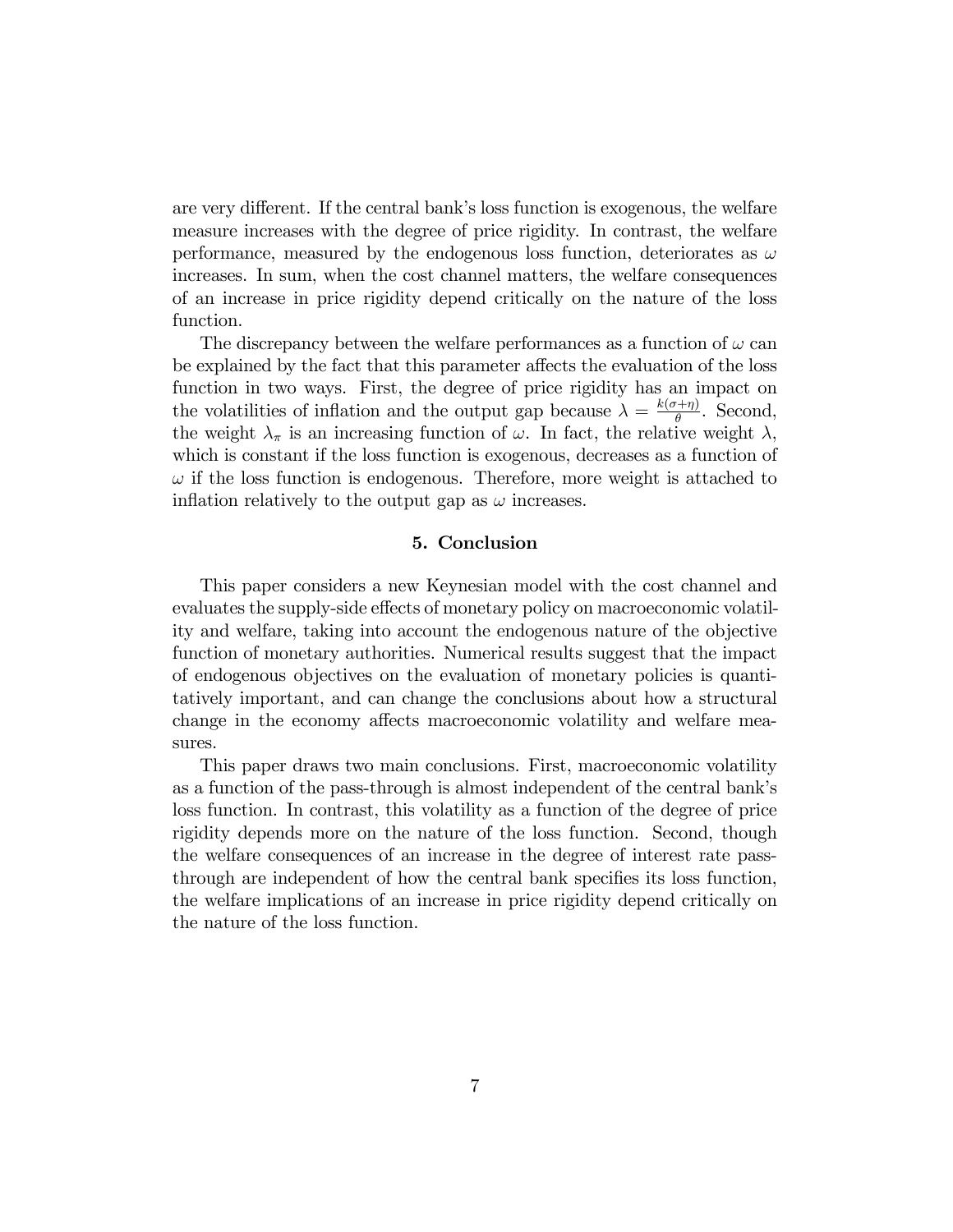#### References

Clarida, R., J. Gali and M. Gertler (1999) "The Science of Monetary Policy: A New Keynesian Perspective" Journal of Economic Literature 37, 1661-1706.

Chowdhury, I., M. Hoffmann, and A. Schabert (2006) "Inflation Dynamics and the Cost Channel of Monetary Transmission" European Economic Review 50, 995-1016.

Giannoni, M., and M. Woodford (2003a) "Optimal Interest-Rules I: General Theory" NBER working paper 9419.

Giannoni, M. and M. Woodford (2003b) "Optimal Interest-Rules II: Applications", NBER working paper 9420.

Ravenna, F., and C. Walsh (2006) "Optimal Monetary Policy with the Cost Channel" Journal of Monetary Economics 53,199-216.

Walsh, C. " Endogenous objectives and the evaluation of targeting rules for monetary policy" Journal of Monetary Economics 52, 889-911.

Woodford, M. ( 2003) Interest and Prices: Foundations of a Theory of Monetary Policy, Princeton University Press: Princeton.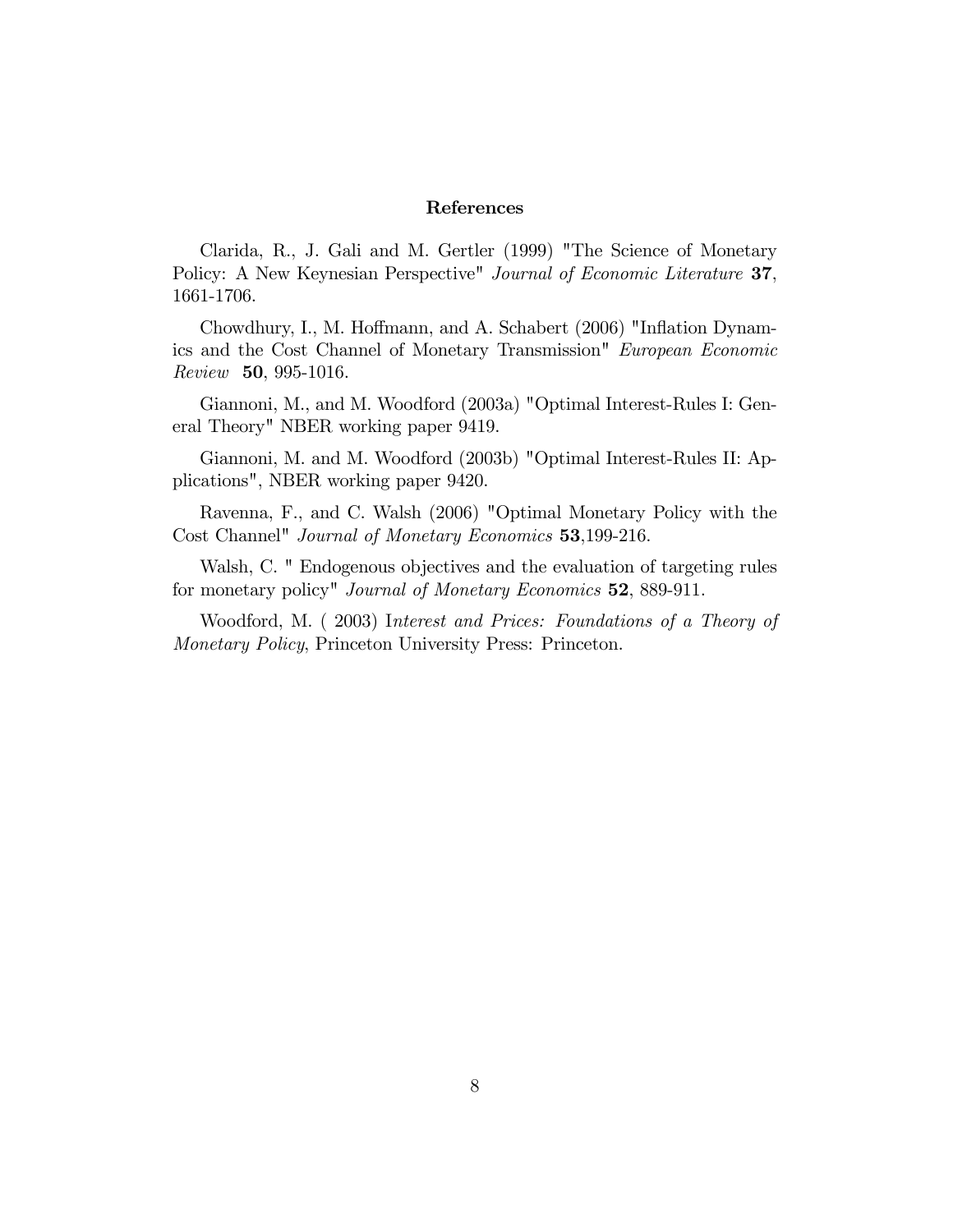

Figure 1: Pass-Through Effects with Exogenous Loss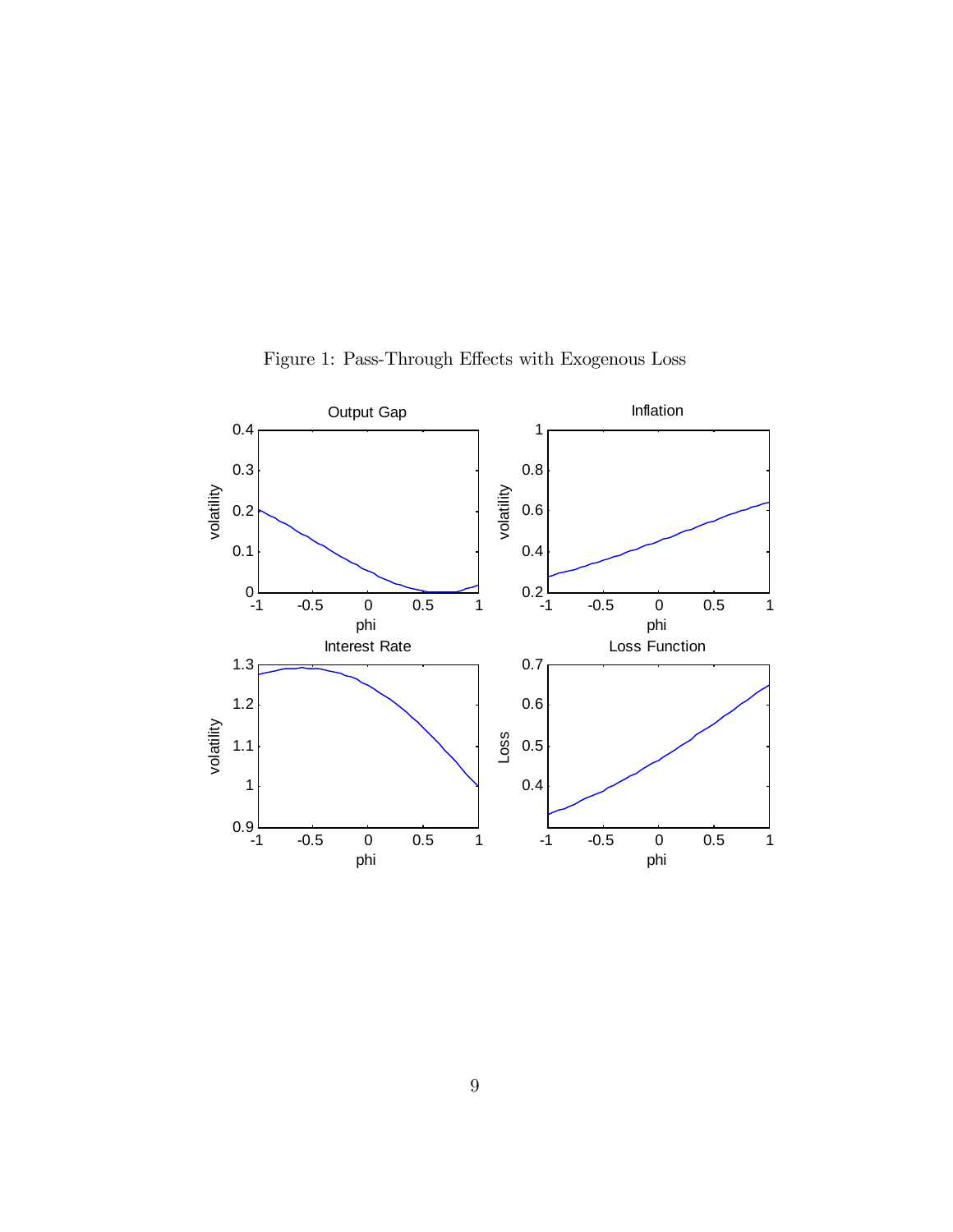

Figure 2: Pass-Through Effects with Endogenous Loss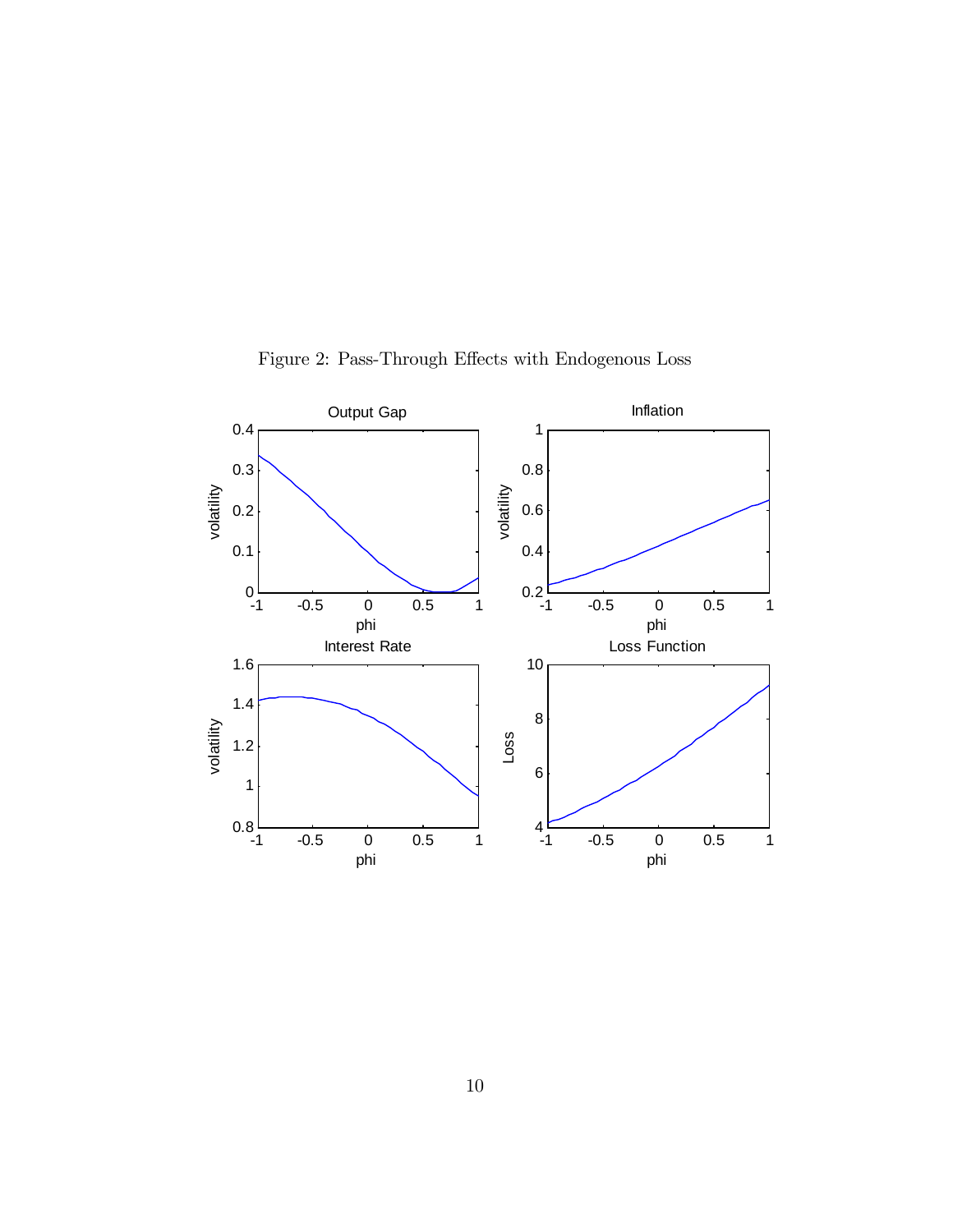

Figure 3: Price Rigidity Effects with Exogenous Loss